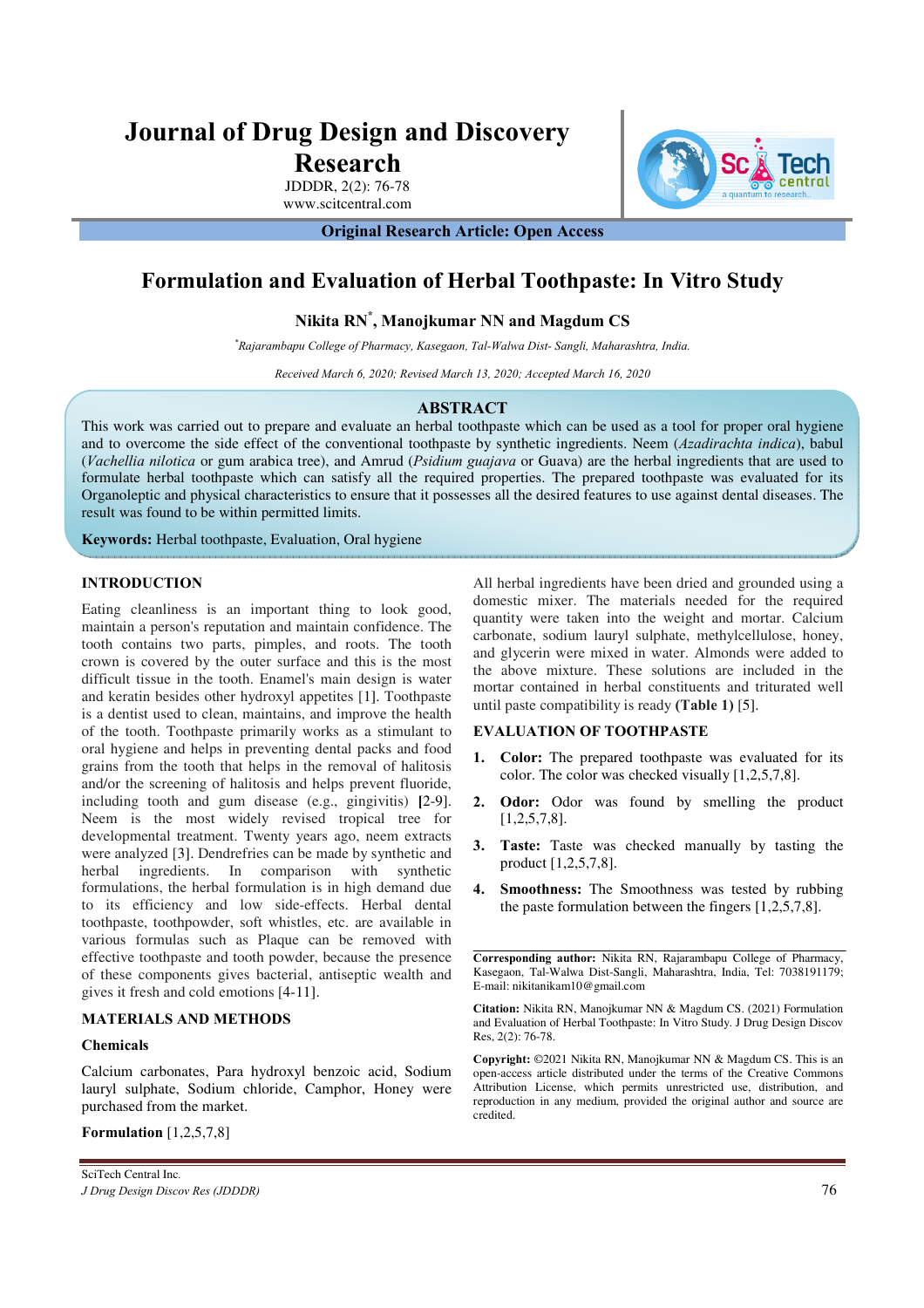- **5. Determination of sharp and edge abrasive particles:** To check the presence of any sharp or tight particles 15- 20 cm. Dismiss long-length material on fingers and butter paper. Repeat the same process for at least 10 times. No sharp or firm particles were found [1,2,5,7,8].
- **6. Determination of Spreadability:** Take one gram of toothpaste placed on a glass slide (10 x 10 cm) and cover it with another glass slide. Then keep the weight of two kilos on the covered glass slide (not sliding). After 3 minutes the spread of toothpaste (cm) is measured. Repeat the experiment and took the average value of the three lectures [1,2,5,7,8].
- **7. pH determination:** 150 grams of beaker had 10 grams of toothpaste. Boiled and then add 10 ml of cold water. Strong enthusiasts to suspend predicted the pH of the suspension using a pH meter [1,2,5,7,8].
- **8. Determination of lead:** The color produced with a sample solution containing hydrogen sulphide is compared with a standard lead solution [1,2,5,7,8].
- **9. Foaming power:** Take a suspension of the material in measuring cylinder, shaken the suspension for 12 times and measured the volume of the foam produced after shaking for 5 min.

**Procedure:** Weighed 5 grams of toothpaste in 100 ml of the beaker. Add 10 ml of water and cover the glass beaker with a glass of glass and put it aside for 30 minutes. If present, heat dissolving gradually to dissolve the detergent. Transfer 250 ml cylinders by moving suspension with a glass rod. If no foam is prepared, inspection (more than 2 ml). Add 5-6 ml of water and transfer the remains in the beaker to measure the cylinder. Then make up the cylinders with 50 ml of water. 30s Move content with the movements above to get a uniform suspension on after pushing, keep the cylinder aside and keep it for 5 minutes. And the last tip foam + water tones  $[1,2,5,7,8]$ .

**10. Determination of moisture and volatile matter:** 6-8 cm Sample 5g in diameter and 2-4 centimeters of porcelain dish in the room. Dry the sample at  $105^{\circ}$ C in the oven [1,2,5,7,8].

### **Calculation**

 $%$  By mass =100 M1 / M

- M1 loss of mass (in grams) on drying
- M Mass (in grams) of the material taken for the test
- **11. Stability study:** The toothpaste should be stable, but not to be deteriorating, ferment and segregate during normal storage conditions and usage. The stability of toothpaste can be tested when it exposes to  $45\pm2\degree$ C for 28 days. After storage, no phase separation, fermentation, and gassing can be observed. Also exposed to refrigerator conditions such as  $2-8^0C$  for 24 h, no obstruction of extrudable form from the container is observed [1,2,5,7,8].
- **12. Homogeneity:** The toothpaste shall extrude a homogenous mass from the collapsible tube or any suitable container by applying normal force at  $27\pm2\degree C$ . Also, the bulk of contents shall extrude from the crimp of the container and then rolled it gradually [1,2,5,7,8].

| <b>Ingredients</b>            | <b>Biological Name</b>              | <b>Use</b>             | Quantity (g)   |
|-------------------------------|-------------------------------------|------------------------|----------------|
| <b>Neem Leaves</b>            | Azadirachta indica (Meliaceae)      | Antibacterial          | 0.5            |
| <b>Babul leaves</b>           | Acacia Arabica (fabaceae)           | Astringent             | 0.5            |
| <b>Ginger</b>                 | Zingiber officinale (Zingiberaceae) | Antiseptic             | 0.5            |
| <b>Mint</b>                   | Mentha Piperita (Lamiaceae)         | Flavoring agent        | 0.5            |
| Camphor                       | Cinnamonum camphora (Lauraceae)     | Antiseptic             | 0.5            |
| <b>Honey</b>                  | Apis melliferia (Apidae)            | Sweetening agent       | 0.5            |
| Calcium carbonate             |                                     | Abrasive               | 3.5            |
| <b>Glycerin</b>               |                                     | Humectant              | $2 \text{ ml}$ |
| <b>Methylcellulose</b>        |                                     |                        | 0.5            |
| <b>Sodium Lauryl Sulphate</b> |                                     | Detergent              | 0.5            |
| Sodium chloride               |                                     | Antimicrobial activity | 0.5            |
| <b>Distilled water</b>        |                                     | Vehicle                | q.s            |
| <b>Methyl Paraben</b>         |                                     | Preservative           | 0.2            |
| <b>Amaranth Solution</b>      |                                     | Coloring agent         | $0.1$ ml       |

### **Table 1.** Evaluation of toothpaste.

SciTech Central Inc*. J Drug Design Discov Res (JDDDR)* 77